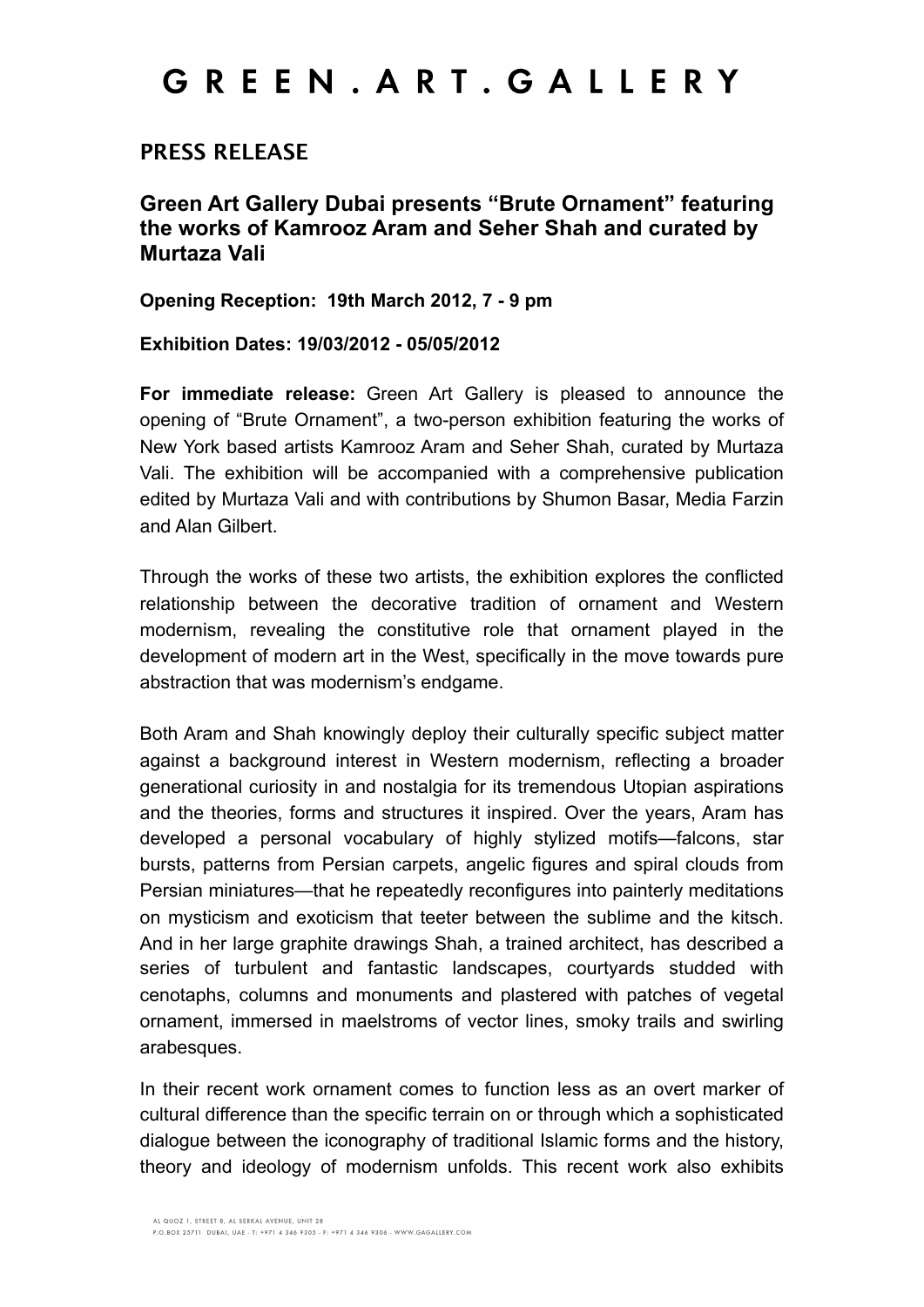## GREEN. ART. GALLERY

hints of ambivalence towards ornament, playing out distinctly in their respective oeuvres. In Shah's most recent drawings, while form and space

verge on pure abstraction, the black monoliths that dominate the compositions are juxtaposed against dispersals of smaller geometric shapes whose complex patterns fold and unfold, expand and contract, asserting their presence. And in Aram's most recent paintings, while pattern and geometry both struggle to dominate the final image, expressive and gestural painterly marks challenge their visual integrity. Ornament appears both brutal and brutalized.

Born in Shiraz, Iran in 1978, **Kamrooz Aram** received his MFA from Columbia University in 2003 and his BFA from the Maryland Institute College of Art in Baltimore in 2001. Solo shows include *Negotiations* at Perry Rubenstein Gallery, NY, *Generation After Generation, Revolution after Revelation* at LAXART, Los Angeles, CA and *Kamrooz Aram: Realms and Reveries* at the Massachusetts Museum of Contemporary Art, North Adams, Massachusetts. He has shown in several important groups shows including roundabout (2010), the Busan Biennale (2006), P.S.1/MoMA's Greater New York 2005, and the Prague Biennale I (2003). His work has been featured and reviewed in the New York Times, Art in America, Artforum.com and Bidoun among others. He lives and works in Brooklyn, NY.

Born in Karachi, Pakistan, in 1975, **Seher Shah** received her Bachelor of Fine Arts and Bachelor of Architecture from the Rhode Island School of Design in 1998. Solo shows include *Paper to Monument* at Nature Morte, New Delhi, India, *Jihad Pop* at Bose Pacia, NY and most recently *Object Anxiety* at Scaramouche, NY. Her work has appeared in several international exhibitions ranging *from Zeichnungen: Conceptual and concrete drawings* at Gisele Linder, Basel, *Generation 1.5*; and *Eccentric Architecture* at the Queens Museum of Art, *21: Twenty-first Century artists* at the Brooklyn Museum, *Empire and its Discontents* at Tufts University, the Victoria and Albert Museum, London, *Drawing Space* at Green Cardamom, London, *Lines of Control* at Green Cardamom and the Third Line, Dubai, *New York to Los Angeles* at GBK, Sydney,and *Uber Wut/On Rage* at the Haus der Kulturen der Welt, Berlin. She has had reviews in the New York Times, Art Asia Pacific, Art India, Bidoun, Art Papers, New York Magazine, Time Out New York, Newsweek and Frieze Magazine amongst others. She lives and works in Brooklyn, NY.